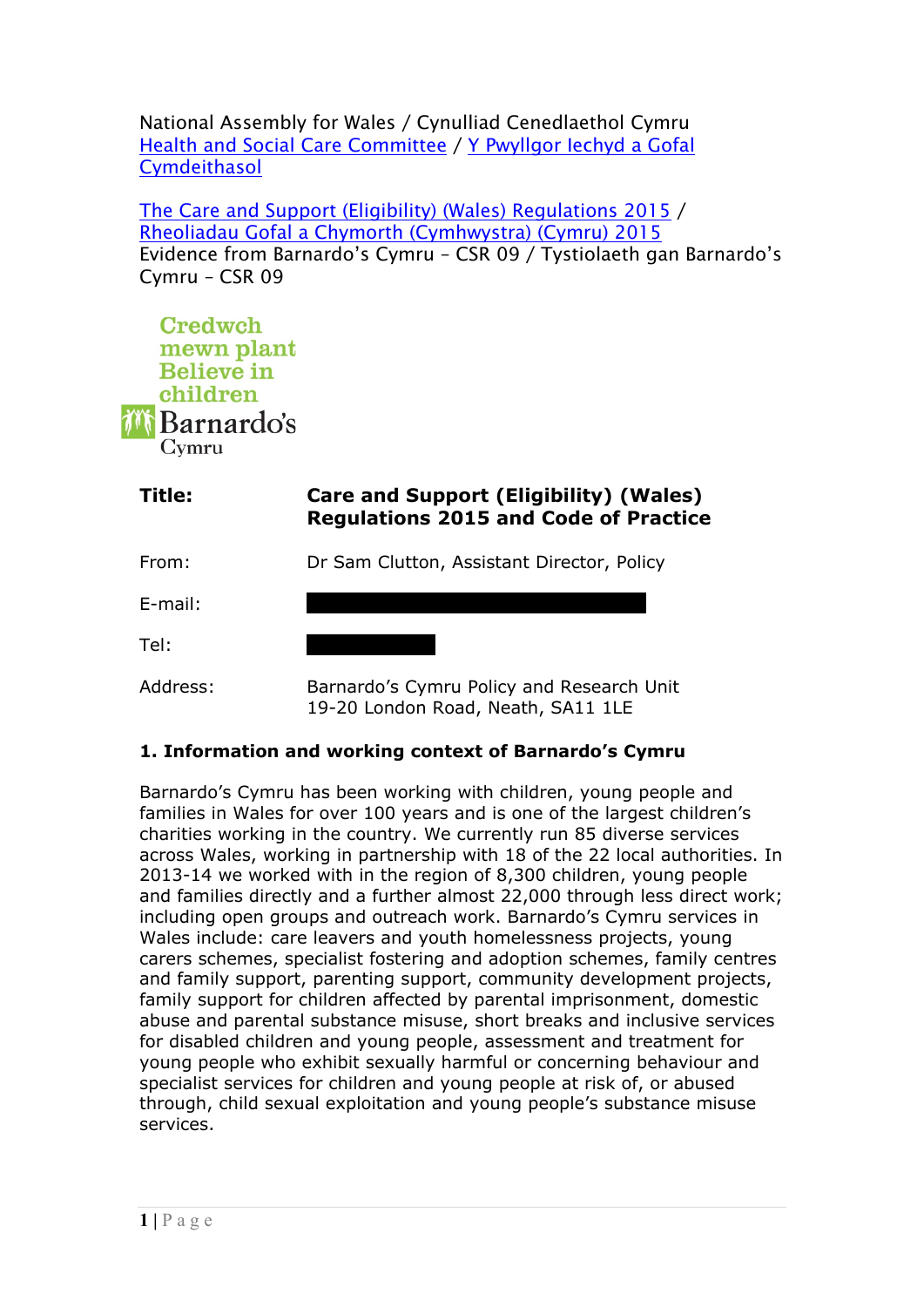Every Barnardo's Cymru service is different but each believes that every child and young person deserves the best start in life, no matter who they are, what they have done or what they have been through. We use the knowledge gained from our direct work with children to campaign for better childcare policy and to champion the rights of every child. We believe that with the right help, committed support and a little belief, even the most vulnerable children can turn their lives around.

## **This response may be made public. This response is on behalf of Barnardo's Cymru.**

Barnardo's registered Charity Nos. 216250 and SCO37605 Rhifau Cofrestru'r elusen Barnardo's 216250 a SCO37605

**Question 1a** – What are your views as to whether the draft Regulations and Code of Practice as drafted will achieve the desired aims of the Act?

**1.1.** The draft Regulations are clear in setting out needs that meet the eligibility criteria and the draft Code of Practice provides greater clarity on the intended application of the aims of the Act than the earlier consultation draft. However the need to consider whether the needs are needs that meet eligibility criteria, apply the national eligibility test and apply these across the five elements of assessment appears complex. Work will be needed to support consistent practice in the implementation of these requirements.

**1.2.** We still believe that the Code of Practice on Part 4 of the Act and on Part 3 of the Act should provide stronger guidance on the application of best interests considerations in relation to eligibility and social care decisions about children.

**1.3.** Often social care intervention in the lives of children is based on concerns about impaired parenting capacity or family circumstances which, mean that children may not be receiving the nurture, protection and support they need to develop and secure good well-being through their families. The state places expectations through legislation on the way in which families should provide for children in order to support their best interests and has powers to intervene where these expectations are not met. In this way due regard to Article 3 of the United Nations Convention on the Rights of the Child (UNCRC) is demonstrated. Application of best interests considerations in relation to children will strengthen the potential to achieve the desired aims of the Act in terms of prevention, securing good well-being outcomes, reducing the escalation of social care needs and safeguarding children.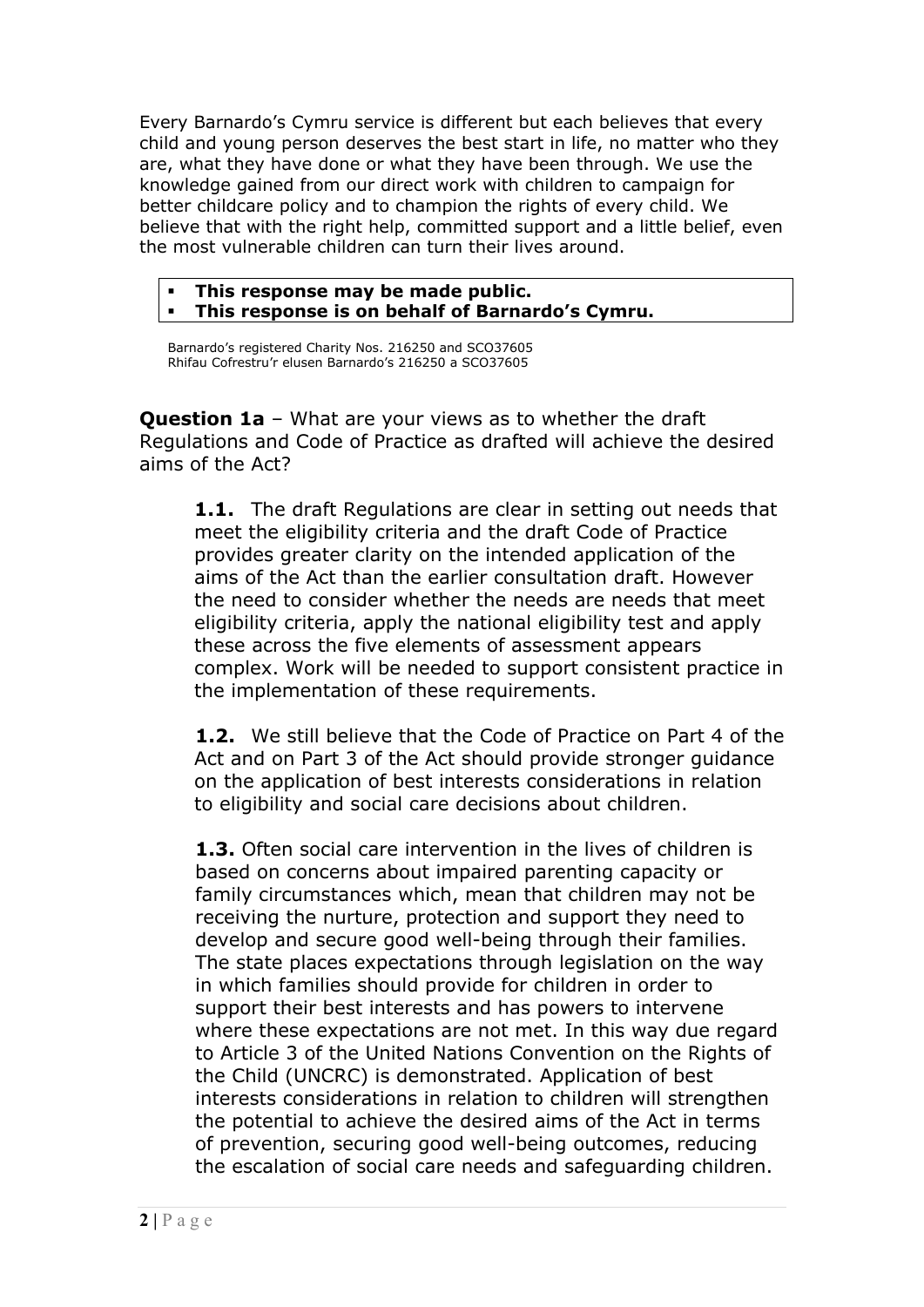**1.4** We note that on page 16 of the Code of Practice on Part 3 of the Act it states 'that the process of assessment of is about ensuring the best interests of the child are met'. This relates to further amendments being developed with a small task and finish group of which we are members. We very much welcome this addition and would like to see reference to ensuring the best interests of the child are a consideration in social care decisions about children reflected throughout the Codes of Practice on Part 3 and Part 4 of the Act.

**Question 1b** – Do you believe that the draft Regulations and Code of Practice are appropriate to ensure the right access to care and support for people who require it in Wales?

**1.5** The eligibility test and associated personal well-being outcomes and five elements of assessment should in theory lead to social care focussed on securing good well-being outcomes for children. The process of preventative provision as an offer for those who do not meet the eligibility test should also support better outcomes. However in practice for children's services these processes are already in place in authorities across Wales with Families First, Team Around the Family and social service intervention operating at different levels of need and systems for families to move between levels of intervention as needs change.

**1.6.** There must be a clear recognition that in the case of children the majority of contact with the Information, Advice and Assistance (IAA) service will come via referrals based on an identified need for intervention, that signposting to preventative services from the IAA service may not be affective in responding to children and their families- referral is likely to be the main route to preventative services. Work is also needed to address preventative work with families who 'fail to engage' so that children's well-being is supported even where parents have difficulty in accepting preventative interventions that may reduce the need for children to have care and support intervention later on.

**Question 1c –** Do you believe that the draft Regulations and Code of Practice sufficiently address any concerns previously raised?

**1.7.** The Act requires that those exercising functions under the Act must have due regard to the UNCRC. This is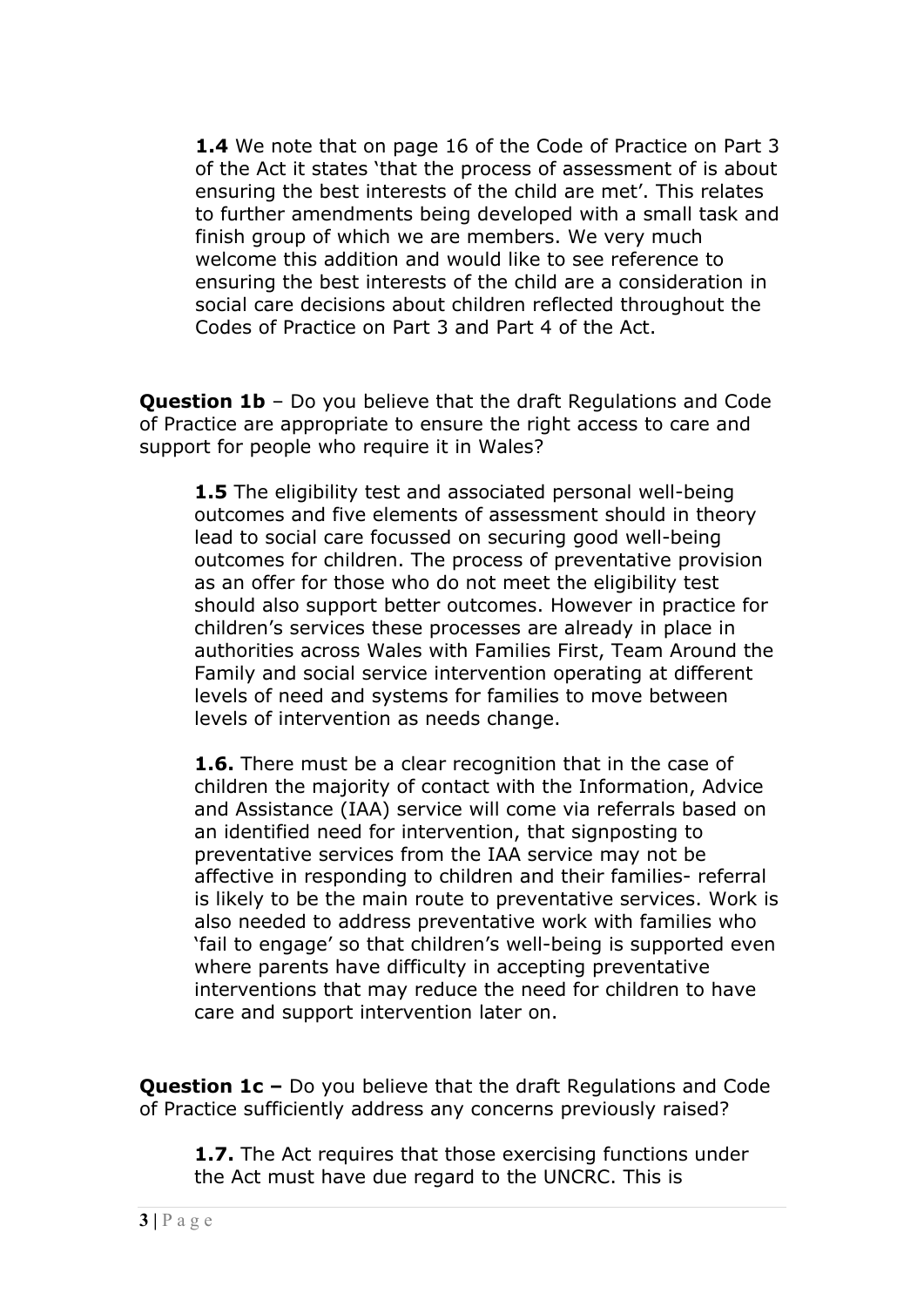referenced at para 1.5 of the Code of Practice on Part 4 of the Act. However there is no guidance on how this might be interpreted, achieved or monitored.

**1.8.** Further we have not seen a published CRIA in relation to these draft Regulations and Code of Practice or in relation to any other regulation and guidance introduced under the Act. It is imperative that regulation and guidance introduced under an Act which is built on a 'people model' is subject to assessment that clearly demonstrates that due regard to the UNCRC in line with the duty on the Minister has been considered and applied.

**1.9.** The inclusion of further amendments to the Code of Practice on Part 3 of the Act to ensure maintenance of the key principles of the Framework for the Assessment of Children in Need and their Families goes some way to addressing concerns we have raised in the past.

**1.10.** Section 21 of the Social Services and Well-being (Wales) Act - Duty to assess the needs of a child for care and support includes:

*(7) For the purposes of the needs assessment a disabled child is presumed to need care and support in addition to, or instead of, the care and support provided by a child's family.*

The need to protect the entitlements of disabled children as provided under Section 17 of the Children Act 1989 was the subject of concern and debate during scrutiny of the Social Services and Well-being (Wales) Act. The Deputy Minister made a statement committing to address these concerns during the passage of the Bill. This information has been included in the Code of Practice on Part 3 of the Act we believe that it should also be included in the Code of Practice on Part 4 of the Act.

**1.11.** We remain concerned that the grounds for the refusal to accept an assessment in the Code of Practice on Part 3 of the Act and for refusal of a care and support plan under the Code of Practice on Part 4 of the Act should be subject to a blanket provision that refusal can be overridden where a local authority considers that this is in the best interests of the child. Section 23 of the Act does provide that the refusal of an assessment does not discharge a local authority from their duty in relation to a child where: *The local authority is*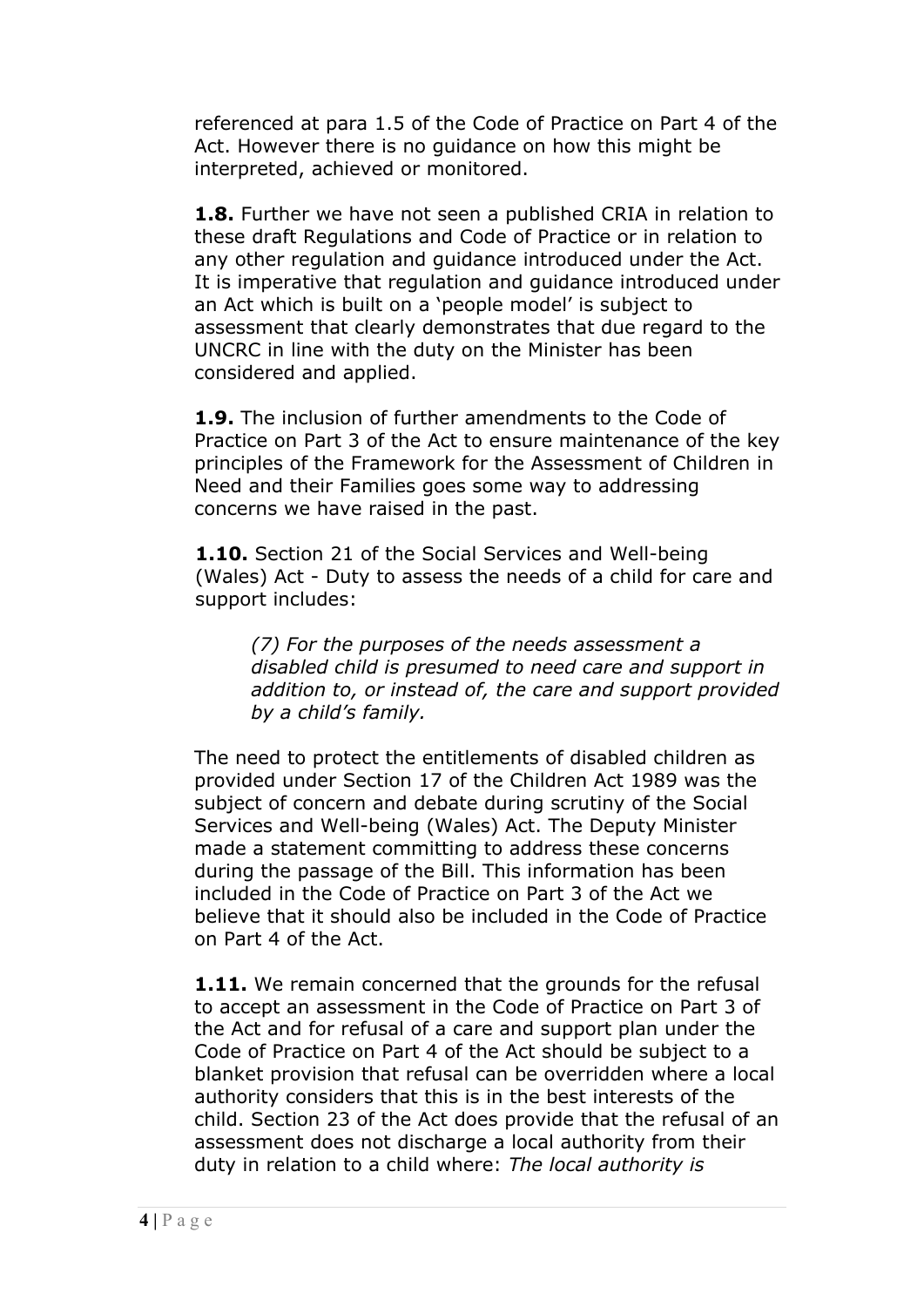*satisfied, in the case of a refusal given by a person with parental responsibility for the child, that not having the assessment would be inconsistent with the child's well-being.* This provision as worded on the face of the Act is omitted from the Code of Practice on Part 3 of the Act.

**1.12.** The provisions and direction on the development and review of care and support plans appear to be robust. However we remain of the opinion that in order to provide children with a sense of voice and control in line with the policy intent of the Act there should be a presumption that a child will require an advocate to support them in participating and being heard in the assessment and care planning process. This in combination with workforce development to support a clear child right's approach to social care work would provide for a co-production approach to social care for children in line with the policy intent of the Act.

**Question 2 –** What are your views as to whether there are likely to be any barriers to the implementation of the provisions?

**2.1** Although there are some good examples of user led organisations, cooperatives and social enterprises led by the parents of disabled children the capacity to increase the range of preventative services beyond existing preventative services in this way will be limited. The development of user led organisations, cooperatives and social enterprises being established by parents where the need for preventative services is related to parenting capacity or family stress is likely to be limited. As a third sector organisation we have experience of supporting parents into volunteering and mutual support opportunities following the completion of an intervention that has reduced care and support needs and built parental confidence. However this requires support and parents are not usually ready to engage in this way until a successful intervention is complete.

**2.2.** The capacity to meet needs early through preventative services for children and families is likely therefore to be limited to existing funded and commissioned programmes such as Families First. In fact many of the early preventative community based services that were funded under the old Cymorth Grant funding have been now been lost.

**2.3**. In our experience the level of need among families referred into Families First is increasing with families presenting with more complex needs. It is difficult to see how